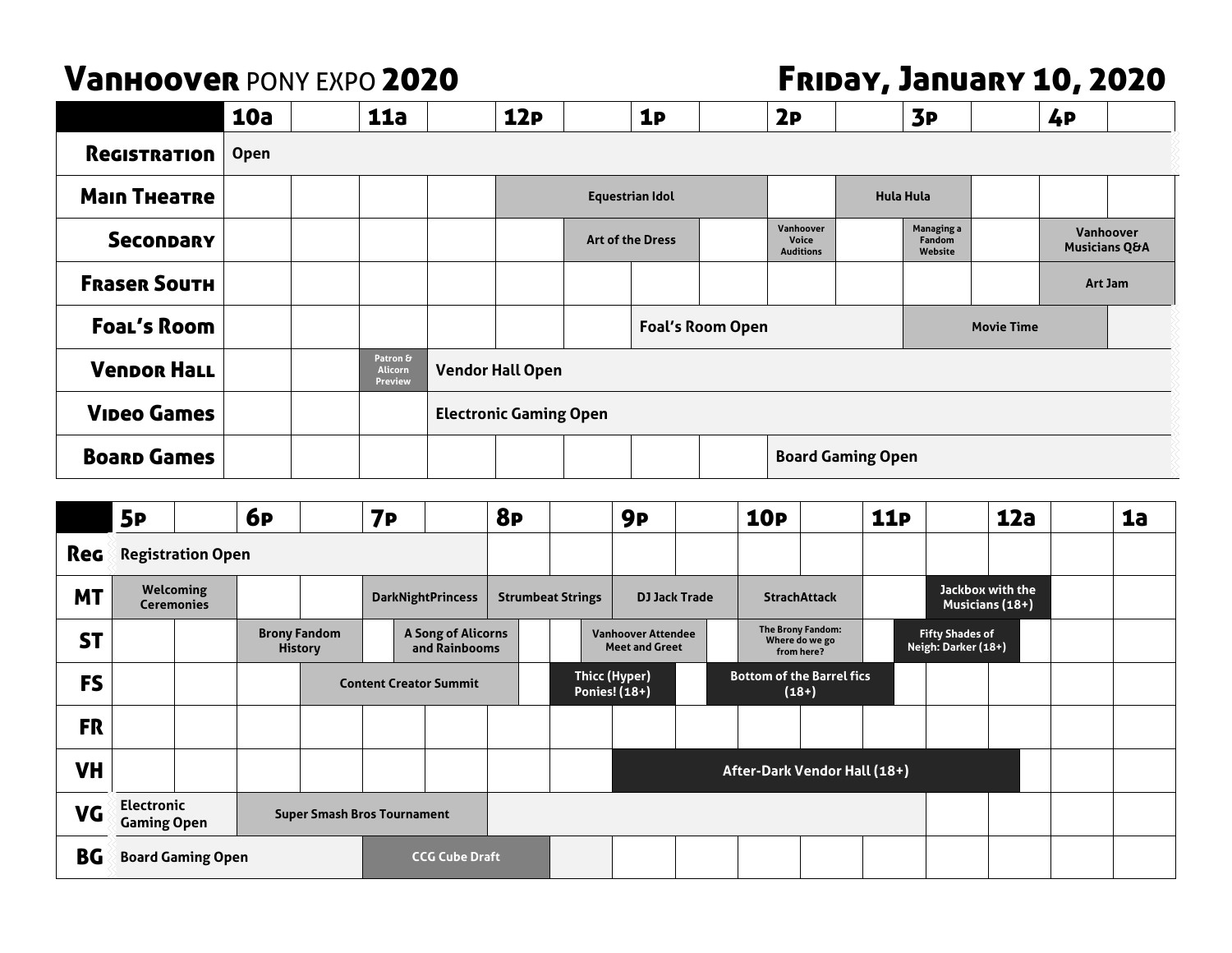# Vanhoover PONY EXPO 2020 Saturday, January 11, 2020

|           | 9а                                                                                                      |                                        | <b>10a</b> |                                                                       |                         | <b>11a</b>        |                                                 | 12P |  | <b>1P</b>                           |                                                      | 2P                                                     |                                                | 3P                                              |                   | 4P |                       |
|-----------|---------------------------------------------------------------------------------------------------------|----------------------------------------|------------|-----------------------------------------------------------------------|-------------------------|-------------------|-------------------------------------------------|-----|--|-------------------------------------|------------------------------------------------------|--------------------------------------------------------|------------------------------------------------|-------------------------------------------------|-------------------|----|-----------------------|
| Reg       | <b>Registration Open</b>                                                                                |                                        |            |                                                                       |                         |                   |                                                 |     |  |                                     |                                                      |                                                        |                                                |                                                 |                   |    |                       |
| <b>MT</b> |                                                                                                         | <b>Suited for</b><br><b>Success</b>    |            | Let's Talk<br><b>Storyboarding</b><br>these Ponies<br><b>Adoption</b> |                         |                   |                                                 |     |  | <b>VIP Script</b><br><b>Reading</b> |                                                      | Voice<br>Impression<br><b>Script</b><br><b>Reading</b> |                                                |                                                 | <b>Brony Feud</b> |    |                       |
| <b>ST</b> |                                                                                                         | <b>Vanhoover Limbo</b><br>Championship |            |                                                                       | Cosplay                 | How they're Made: | <b>Ice Cream Social</b><br><b>Premium Event</b> |     |  |                                     | The Story of<br><b>Pony Fanfiction</b>               |                                                        |                                                | <b>Ponies Everyone</b><br>Disagrees with you on |                   |    |                       |
| <b>FS</b> |                                                                                                         |                                        |            |                                                                       |                         |                   |                                                 |     |  |                                     | <b>Horse Play: Sunny Snowbanks</b><br><b>Edition</b> |                                                        |                                                |                                                 |                   |    | <b>Plush Hospital</b> |
| <b>FR</b> | Foal's<br>Cutie<br><b>Kids VIP Fun Time</b><br>Create your own Lei Craft Time<br>Room<br>Parade<br>Open |                                        |            |                                                                       |                         |                   |                                                 |     |  |                                     | <b>Movie Time</b>                                    |                                                        | <b>Colouring with the</b><br><b>Princesses</b> |                                                 |                   |    |                       |
| <b>VH</b> |                                                                                                         |                                        |            |                                                                       | <b>Vendor Hall Open</b> |                   |                                                 |     |  |                                     |                                                      |                                                        |                                                | <b>VIP Autograph Session</b>                    |                   |    |                       |
| <b>VG</b> | <b>Electronic Gaming Open</b>                                                                           |                                        |            |                                                                       |                         |                   |                                                 |     |  |                                     |                                                      |                                                        |                                                | <b>Mario</b><br><b>Party</b>                    |                   |    |                       |
| <b>BG</b> | <b>CCG Harmony Pauper</b>                                                                               |                                        |            |                                                                       |                         |                   |                                                 |     |  | <b>CCG Harmony Main Event</b>       |                                                      |                                                        |                                                |                                                 |                   |    |                       |
|           | <b>6P</b><br><b>8P</b><br>12a<br><b>5P</b><br><b>10P</b><br><b>11P</b><br><b>7P</b><br><b>9P</b>        |                                        |            |                                                                       |                         |                   |                                                 |     |  |                                     |                                                      | 1a                                                     |                                                |                                                 |                   |    |                       |

|            | 5P                                                            |                                         | 6 <sub>P</sub>                     |  | 7P                   | 8P                            |                                                                                           | 9 <sub>P</sub>               |  | <b>10P</b>                         |  | <b>11P</b>                                                  |                                                | <b>12a</b> |  | 1a |
|------------|---------------------------------------------------------------|-----------------------------------------|------------------------------------|--|----------------------|-------------------------------|-------------------------------------------------------------------------------------------|------------------------------|--|------------------------------------|--|-------------------------------------------------------------|------------------------------------------------|------------|--|----|
| <b>Reg</b> |                                                               | <b>Registration Open</b>                |                                    |  |                      |                               |                                                                                           |                              |  |                                    |  |                                                             |                                                |            |  |    |
| <b>MT</b>  |                                                               | <b>Cosplay Contest</b>                  |                                    |  |                      | <b>Luck Rock</b>              | VinylTastic &<br>loophoof<br>Cadet                                                        |                              |  |                                    |  |                                                             |                                                |            |  |    |
| <b>ST</b>  |                                                               | <b>Trivia Trot</b>                      |                                    |  |                      |                               | <b>VIPs Beyond the</b><br><b>Noir Pony Project:</b><br>Horse $(18+)$<br>A Beginning (18+) |                              |  |                                    |  |                                                             | <b>Horse Play: Wet Snow</b><br>Edition $(18+)$ |            |  |    |
| <b>FS</b>  |                                                               | <b>Plush Hospital</b>                   |                                    |  | <b>Plushie Piles</b> |                               | <b>How to Role Play</b><br>101                                                            |                              |  | What is a Furry and<br>why ARE one |  | An Intro to Kink -<br><b>Concepts and Safety</b><br>$(18+)$ |                                                |            |  |    |
| <b>FR</b>  |                                                               |                                         |                                    |  |                      |                               |                                                                                           |                              |  |                                    |  |                                                             |                                                |            |  |    |
| <b>VH</b>  | <b>Vendor Hall Open</b>                                       |                                         |                                    |  |                      |                               |                                                                                           | After-Dark Vendor Hall (18+) |  |                                    |  |                                                             |                                                |            |  |    |
| VG         | <b>Mario Party Tournament</b><br><b>Mario Kart Tournament</b> |                                         |                                    |  |                      | <b>Electronic Gaming Open</b> |                                                                                           |                              |  |                                    |  |                                                             |                                                |            |  |    |
| <b>BG</b>  |                                                               | <b>CCG Harmony</b><br><b>Main Event</b> | <b>Board Gaming</b><br><b>Open</b> |  |                      |                               |                                                                                           |                              |  |                                    |  |                                                             |                                                |            |  |    |